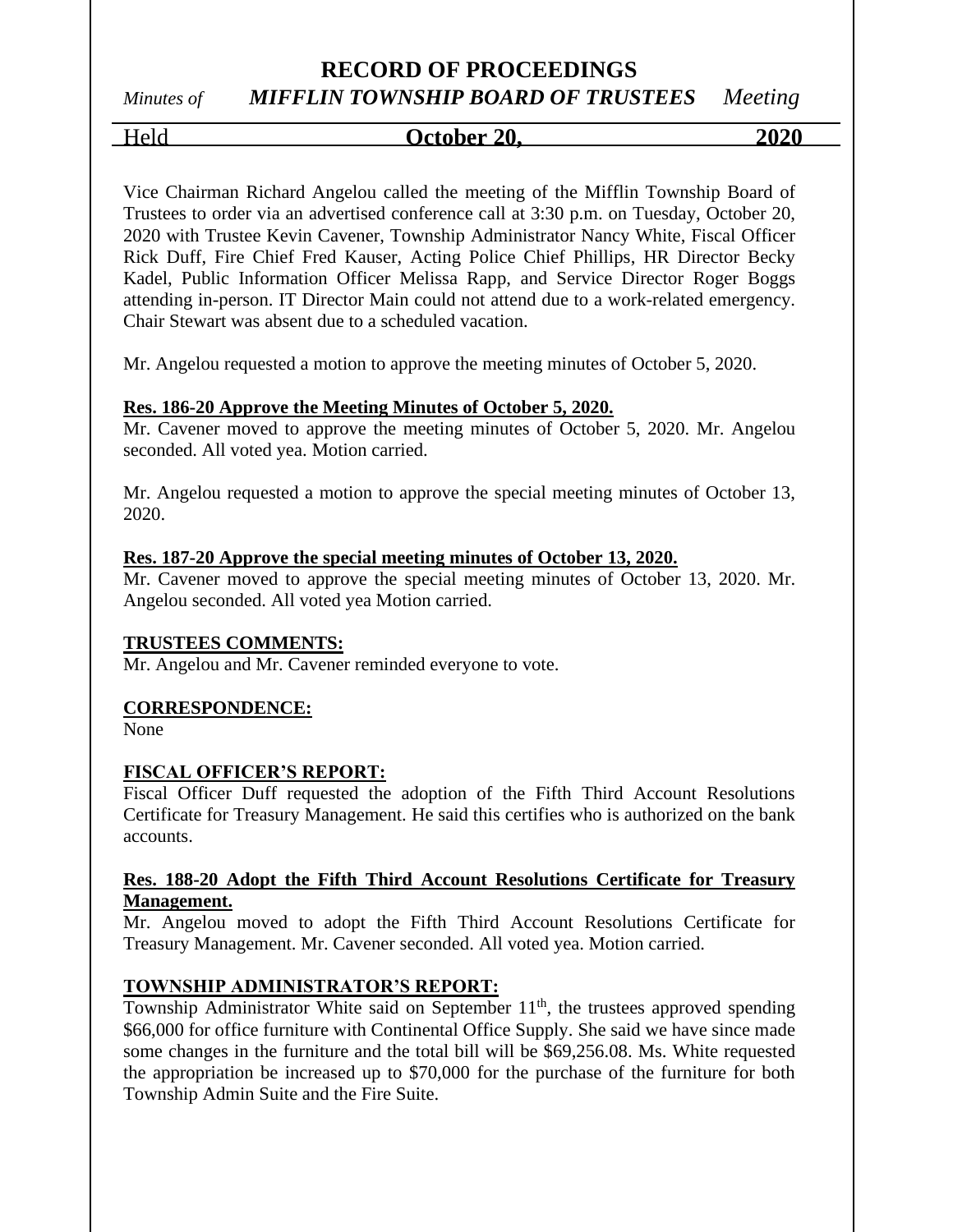### **RECORD OF PROCEEDINGS** *Minutes of MIFFLIN TOWNSHIP BOARD OF TRUSTEES Meeting*

### Held **October 20, 2020**

### **Res. 189-20 Amend Resolution 145-20 to the increased amount up to \$70,000 for furniture for the Township Admin Suite and the Fire Suite.**

Mr. Angelou moved to amend Resolution 145-20 to the increased amount up to \$70,000 for furniture for the Township Admin Suite and the Fire Suite. Mr. Cavener seconded. All voted yea. Motion carried.

Mr. Kauser said both Suites will be ready for the furniture upon arrival in approximately 3 – 4 weeks. He said the painting is complete and a lot of good progress has been made.

Ms. White said there is Sunshine Law training this Friday, 10 am – 1:15 pm, and on November  $19<sup>th</sup>$ ,  $9 - 12:15$  pm. She said Mr. Cavener and Mrs. Stewart are required to take the training this year. She said the 3-hour training is available online. Mr. Cavener requested to take the training on Friday.

### **HUMAN RESOURCES:**

Ms. Kadel said she did not have any requests today. She provided a status update on the Benefits Advisor Pro. She has had two more meetings to go over the set-up information. She has been told that it is still on track for being ready for Open Enrollment.

She said candidate Brian Dietz did not accept the job offer of part-time MECC Dispatcher as too much time had passed, and circumstances changed.

### **PUBLIC INFORMATION OFFICER:**

Ms. Rapp said she has seen an uptick of inquiries on the website; 17 general questions and reports of code violations; three applications for employment; and a couple dozen requests for information via the new website "Contact Us" page.

Ms. Rapp said the events calendar on the website lists the upcoming meetings throughout the calendar year, including the remote dial-in information in the summary.

### **SERVICE:**

Mr. Boggs said Drake Road is almost complete. He said the Fall Clean Ups are underway and work continues on the Sign project and patching the roads throughout the township.

#### **GUEST SPEAKERS:**

Mr. Boggs introduced virtually connected guest speakers Dave Reutter and Nathan Ralph of Franklin County Soil and Water Conservation. Mr. Ruetter reviewed how to sign-up for weekly training sessions. He said it is Stormwater Awareness Week. Mr. Ralph reminded everyone to report any potential water pollution/storm water violations to his office.

### **CODE:**

Mr. Boggs said Code Enforcement is still actively tagging properties. He said he was contacted by the Franklin County Environmental Courts about 2381 Park Court. He said clean-up of that property will take place on October  $29<sup>th</sup>$ . He said the property owner, Mr.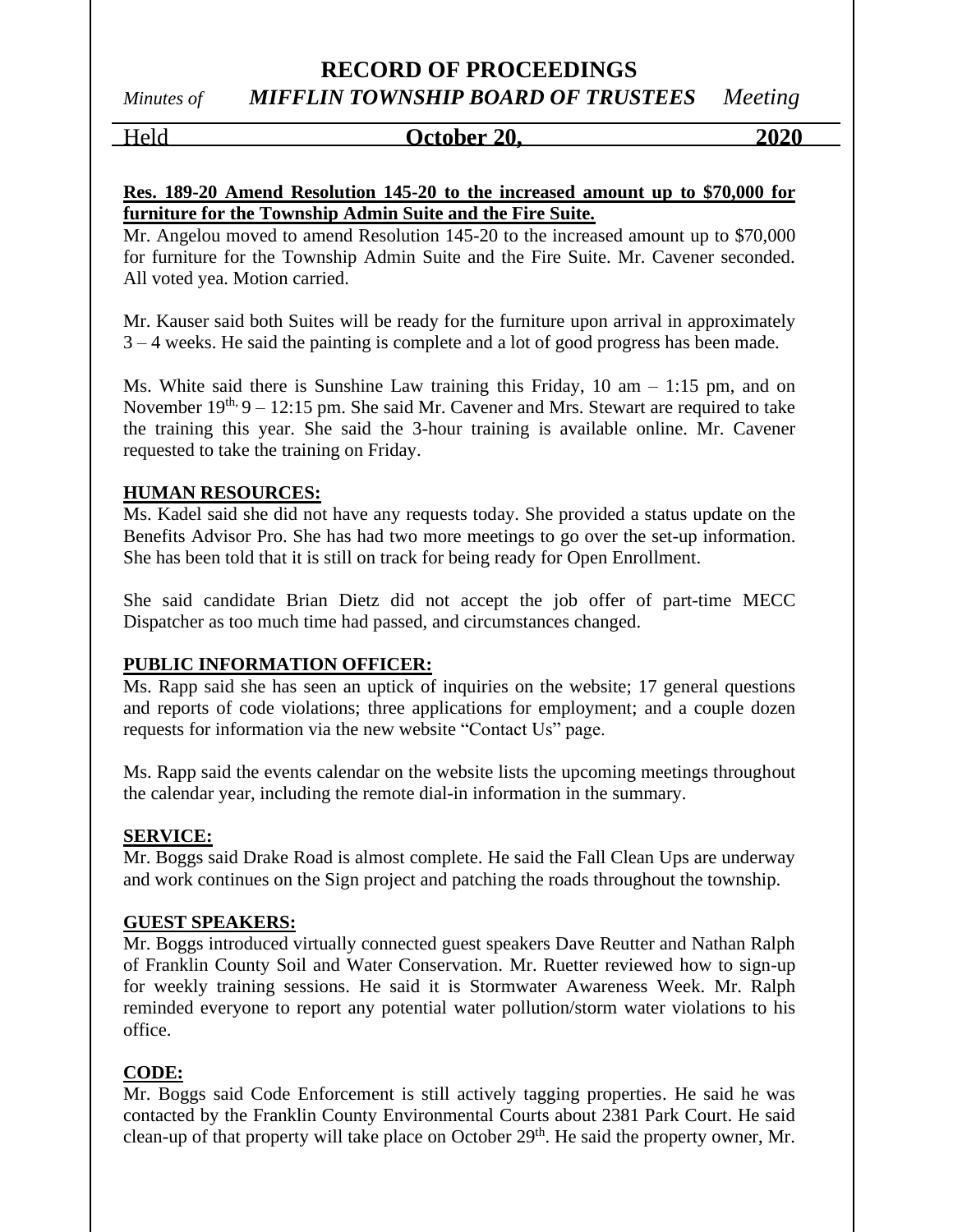# *Minutes of MIFFLIN TOWNSHIP BOARD OF TRUSTEES Meeting*

Held **October 20, 2020**

Murphy has been in and out of the court system for hoarding. He said the county is bringing in a crew of community service workers to clean up the backyard. He said the service department will be working with them to provide two dump trucks and will haul trash to one of the township's dumpsters. He said the township will help the Franklin County Environmental Court at no charge, which is doing the service. Mr. Boggs said the grass will be mowed after the clean-up.

### **POLICE:**

Acting Chief Phillips requested to declare as surplus the listed factory parts from the newly acquired 2020 Dodge Durango; the value exceeds \$500. She said she would like to place the items on GovDeals.com.

Acting Chief Phillips said in the future she will be bringing additional items to surplus as she is finding more items.

### **Res. 190-20 Declare listed factory parts from the newly acquired 2020 Dodge Durango as surplus as the value exceeds \$500.**

Mr. Cavener moved to declare as surplus the listed factory parts from the newly acquired 2020 Dodge Durango as the value exceeds \$500. Mr. Angelou seconded. All voted yea. Motion carried. (See Referral File.)

Acting Chief Phillips said out of an abundance of caution for the police officers and the township, it has been decided not to distribute candy on Trick or Treat, October 29<sup>th</sup>. She said the officers will increase their patrols that night.

Acting Chief Phillips said the male officers have asked to participate in No-shave November, in which they will make donations to OSU James Cancer in lieu of shaving. She said by donating, the officers will not have to shave for the months of November and December. She said the officers understand that they must keep their facial hair neat and trimmed.

Acting Chief Phillips said the Gahanna-Jefferson teachers peacefully protested in Leonard Park. She said officers were dispatched for a couple parking complaints, but once the residents realized what the protest was for, they were very supportive.

Acting Chief Phillips reported on a homicide of a 15-year-old male that occurred on October 8th at Loretta Avenue and Hudson Avenue.

Fiscal Officer Duff said as a follow-up to a question from October  $5<sup>th</sup>$  trustees meeting, he researched whether the police budget can support requested raises. He said there are funds available. He said at the next meeting he will request to recertify funds that haven't yet been certified by the county and then appropriate the funds. He said the funds total approximately \$123,000 and does not affect the two new cruisers whatsoever. Mr. Cavener requested discretion about discussing possible pay raises until it is voted on at the next meeting, November  $2<sup>nd</sup>$ , as not to get the officers' hopes up.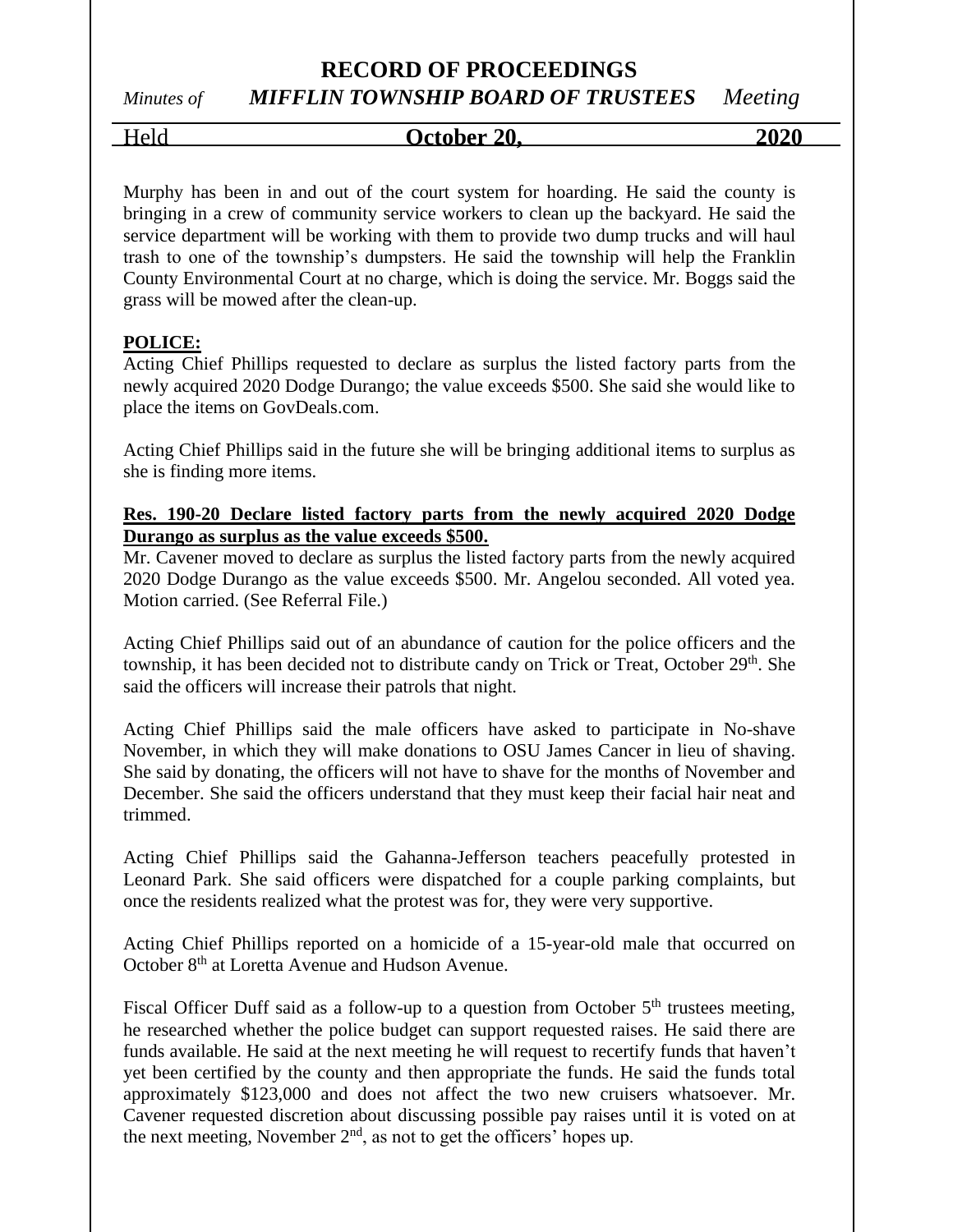# *Minutes of MIFFLIN TOWNSHIP BOARD OF TRUSTEES Meeting*

### Held **October 20, 2020**

Acting Chief Phillips said they will not be participating in the Drug Take-Back Day this weekend but will do so in the Spring.

Acting Chief Phillips said she is seeing a steady increase in traffic violators; since October  $1<sup>st</sup>$  there were three OVI arrests which is a lot for the small jurisdiction. Mr. Cavener said the officers are doing their jobs protecting the residents.

Acting Chief Phillips said there will be a police presence on the new Drake Road.

Fiscal Officer Duff reminded the trustees of the police levy that was enacted in 1996 will be expiring in 2021; a five-year renewable levy for 2 mills. He said he would need to file for the renewal in February.

### **FIRE DIVISION:**

Chief Kauser withdrew the fourth bullet point from the agenda, "Amend Fire Appropriations in the amount of \$500,000 for three real estate purchases and to deposit \$10,000 of these funds with Landsel Title Agency" in order to meet with the Township Administrator and Fiscal Officer to sort out the appropriations in his current budget.

Chief Kauser said there are two active firefighters that are also in the military. He said Mr. Fagan is an MP and was activated a couple of times outside of his normal guard duties this year, due to COVID19 and civil unrest. Chief Kauser requested to extend Firefighter Steve Fagen's Military Leave Time.

Mr. Angelou said as we are in uncertain time, he would like the record to show that these requests are handled on a case-by-case basis. Mr. Angelou said the request is justified, but this will not be standard policy.

### **Res. 191-20 Extend Firefighter Steve Fagen's Military Leave Time**

Mr. Angelou moved to approve the extension of Firefighter Steve Fagen's Military Leave Time. Mr. Cavener seconded. All voted yea. Motion carried. (See Referral File.)

Chief Kauser said Firefighter Matt Crotty is on a military medical unit. He does not feel his deployment is eminent, but it is possible. This is a precautionary request.

Chief Kauser requested to extend Firefighter Matt Crotty's Military Leave Time. Mr. Angelou again stated the request is justified, but this will not be standard policy.

### **Res. 192-20 Extend Firefighter Matt Crotty's Military Leave Time**

Mr. Cavener moved to approve the extension of Firefighter Matt Crotty's Military Leave Time. Mr. Angelou seconded. All voted yea. Motion carried. (See Referral File.)

Chief Kauser requested the purchase of two replacement thermal imagers used from All-American Fire Equipment, Inc. in the amount of \$10,090.00. He said the cameras get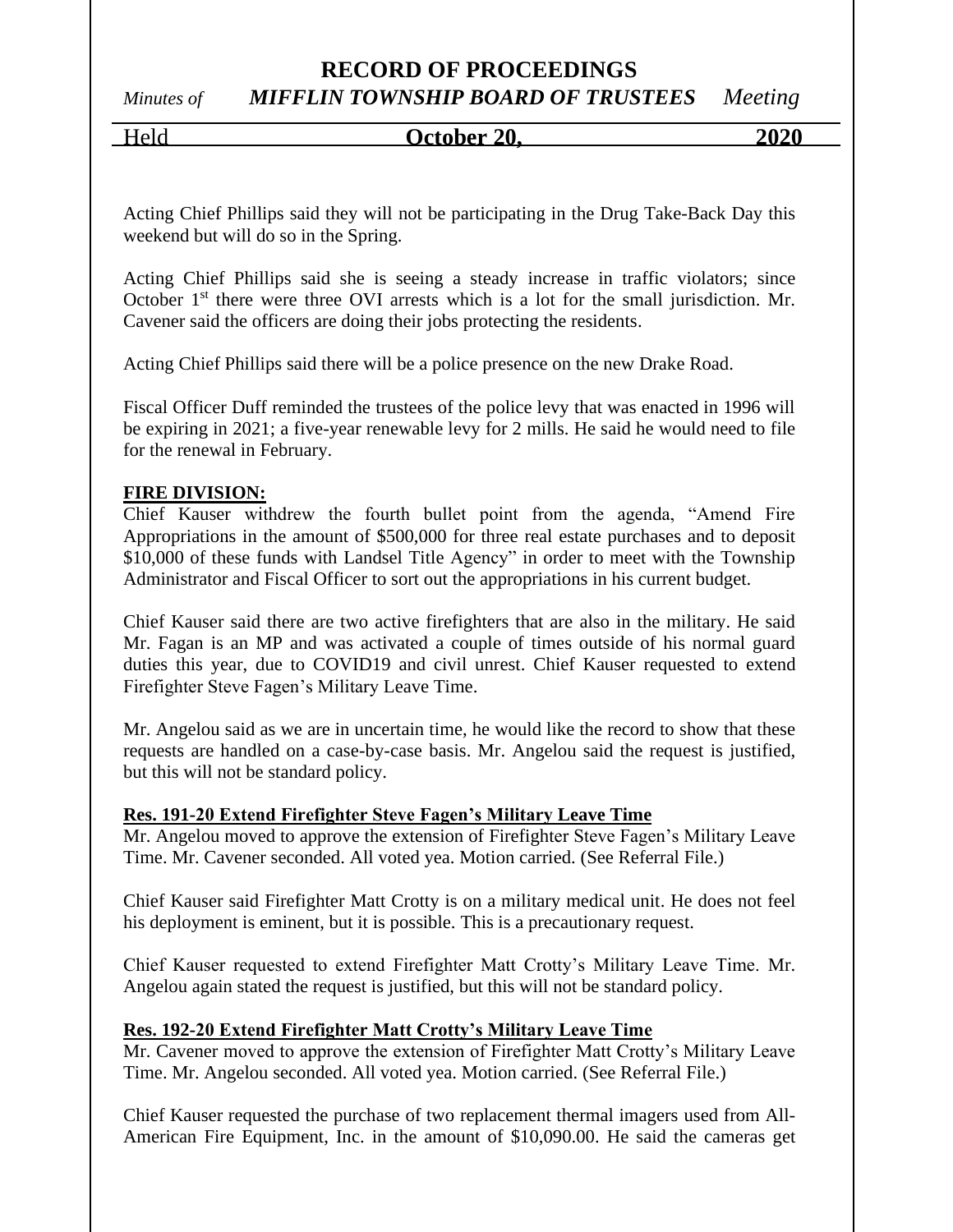### **RECORD OF PROCEEDINGS** *Minutes of MIFFLIN TOWNSHIP BOARD OF TRUSTEES Meeting*

# Held **October 20, 2020**

used on a weekly basis. They were due for replacement a couple years ago but were overhauled getting a couple more years of useful life out of them. He said at this point, they need replaced. Mr. Kauser said the old ones will be traded in.

### **Res. 193-20 Approve the purchase of two replacement Thermal Imagers from All-American Fire Equipment, Inc. in the amount of \$10,090.00.**

Mr. Cavener moved to approve the purchase of two replacement Thermal Imagers from All-American Fire Equipment, Inc. in the amount of \$10,090.00. Mr. Angelou seconded. All voted yea. Motion carried. (See Referral File.)

### **OPERATIONS CENTER:**

Chief Kauser requested to purchase and maintain an Ionization Sterilization System to the HVAC air handling system. He said it is an effective process for airborne pathogen control; better than a HEPA filter as it strains the system. The Columbus Library System has agreed to share half of the total cost equating to \$12,987.00 each for a total purchase amount of \$25,954.00. He requested the Township's portion of the invoice be funded from Care Act funds. He said he is asking for the township to appropriate the full amount; the township will be reimbursed from the Columbus Library System upon invoicing.

### **Res. 194-20 Approve the purchase of an Ionization Sterilization System from Speer Mechanical for the total amount of \$25,954.00, to be reimbursed by the Columbus Library System for its half of the amount of \$12,987.00.**

Mr. Cavener moved to approve the purchase of an Ionization Sterilization System from Speer Mechanical for the total amount of \$25,954.00, to be reimbursed by the Columbus Library System for its half of the amount of \$12,987.00. Mr. Angelou seconded. All voted yea. (See Referral File.)

Chief Kauser provided updates. He said two houses were burned on Armuth Avenue for training on active interior firefighting. He said good progress is being made at the Operations Center and the trustees should stop by and look it over. Chief Kauser said security cameras and entry system will be installed soon. He said physical security protocols and policies will be done over the next 3 - 4 weeks. The committee did final interviews with the Construction Manager at Risk (CMR) finalist firms and expects the committee to have a formal recommendation to the trustees as early as the next Trustees meeting, allowing to kick-off Phase II.

**MIFFLIN DISPATCH:**

No requests.

**MIFFLIN TECHNOLOGY:**

No requests.

**OLD BUSINESS:**

None.